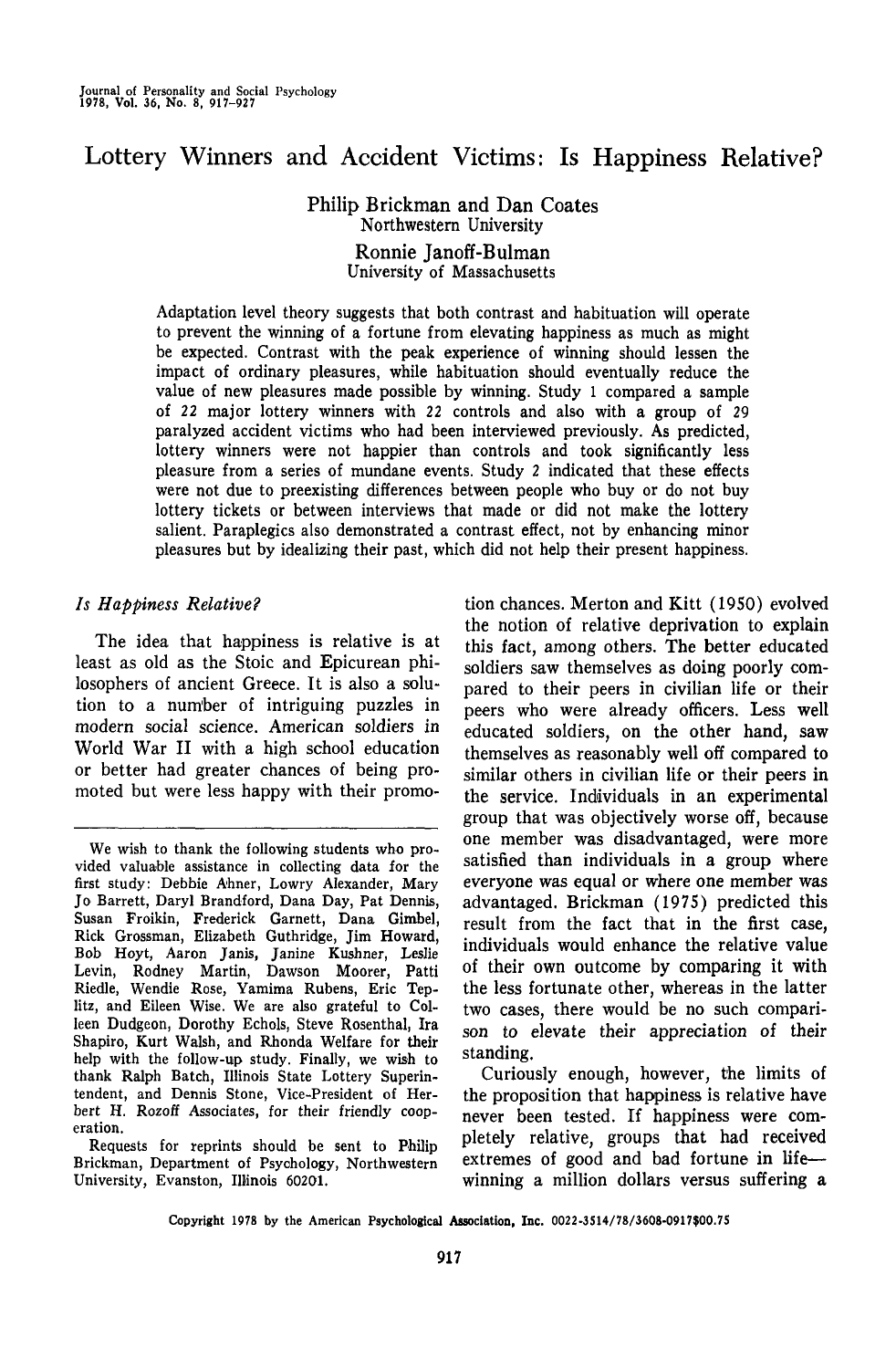crippling accident—should differ from one another in happiness much less than we might expect. The most general framework for considering this possibility is adaptation level theory (Helson, 1964), whose application to the pursuit of pleasure and questions of happiness has been developed by Brickman and Campbell (1971). The most general principle of adaptation level theory is that people's judgments of current levels of stimulation depend upon whether this stimulation exceeds or falls short of the level of stimulation to which their previous history has accustomed them. Adaptation level theory offers two general reasons for believing that recipients of an extreme stroke of good fortune will not be generally happier than persons who have not been dealt such good fortune. The first is contrast. The second is habituation.

## *Contrast and Habituation*

Experiences that are salient or extreme and simultaneously relevant to other experiences serve as heavily weighted inputs for adaptation level (Eiser & Stroebe, 1972; Helson, 1964). Winning a million dollars is both a distinctive event and an event that is relevant to many other life occurrences. Since it constitutes an extremely positive comparison point, however, the thrill of winning the lottery should result in an upward shift in adaptation level. Consequently, many ordinary events may seem less pleasurable, since they now compare less favorably with past experience. Thus, while winning \$1 million can make new pleasures available, it may also make old pleasures seem less enjoyable. That new pleasures are offset by the compensatory loss of old ones should in turn militate against any general gain in happiness by lottery winners.

The second limit to good fortune is habituation. Eventually, the thrill of winning the lottery will itself wear off. If all things are judged by the extent to which they depart from a baseline of past experience, gradually even the most positive events will cease to have impact as they themselves are absorbed into the new baseline against which further events are judged. Thus, as lottery winners become accustomed to the additional pleasures made possible by their new wealth, these pleasures should be experienced as less intense and should no longer contribute very much to their general level of happiness. In sum, the effects of an extreme stroke of good fortune should be weakened in the short run by a contrast effect that lessens the pleasure found in mundane events and in the long run by a process of habituation that erodes the impact of the good fortune itself.

The same principles hold in reverse for groups that surfer an extreme stroke of ill fortune, like accidental paralysis. In the short run, their unhappiness should be mitigated by a contrast effect that enhances the impact of mundane pleasures, which are now contrasted with the extreme negative anchor of the accident. In the long run, their unhappiness should be mitigated by a process of habituation that erodes the impact of the accident itself.

It was our purpose in this research to make a preliminary assessment of these propositions. Study 1 consisted of short interviews with three groups of people: a sample of lottery winners, a sample of paralyzed accident victims, and a sample of people who were neither winners nor victims. Study 2 investigated the possibility that the results of Study 1 were due 'to preexisting differences between people who buy lottery tickets and people who do not or between interview contexts in which winning a lottery was more or less salient.

#### Study 1

#### *Method*

*Samples*

*Accident victims.* The sample of accident victims was interviewed as part of an earlier study (see Buiman & Wortman, 1977, for details). Eleven paraplegic and 18 quadraplegic respondents were drawn from the full-time patient population at a major rehabilitation institute. Five other possible respondents were unavailable for interviews. Response rate was thus 85%.

*Lottery winners.* The winners were selected from a list of 197 major winners in the Illinois State Lottery. Winners were selected to be interviewed primarily on the basis of amount won, with larger amounts preferred. Proximity to other winners was also considered in the selection of this group, in order to minimize traveling for the interviewers. In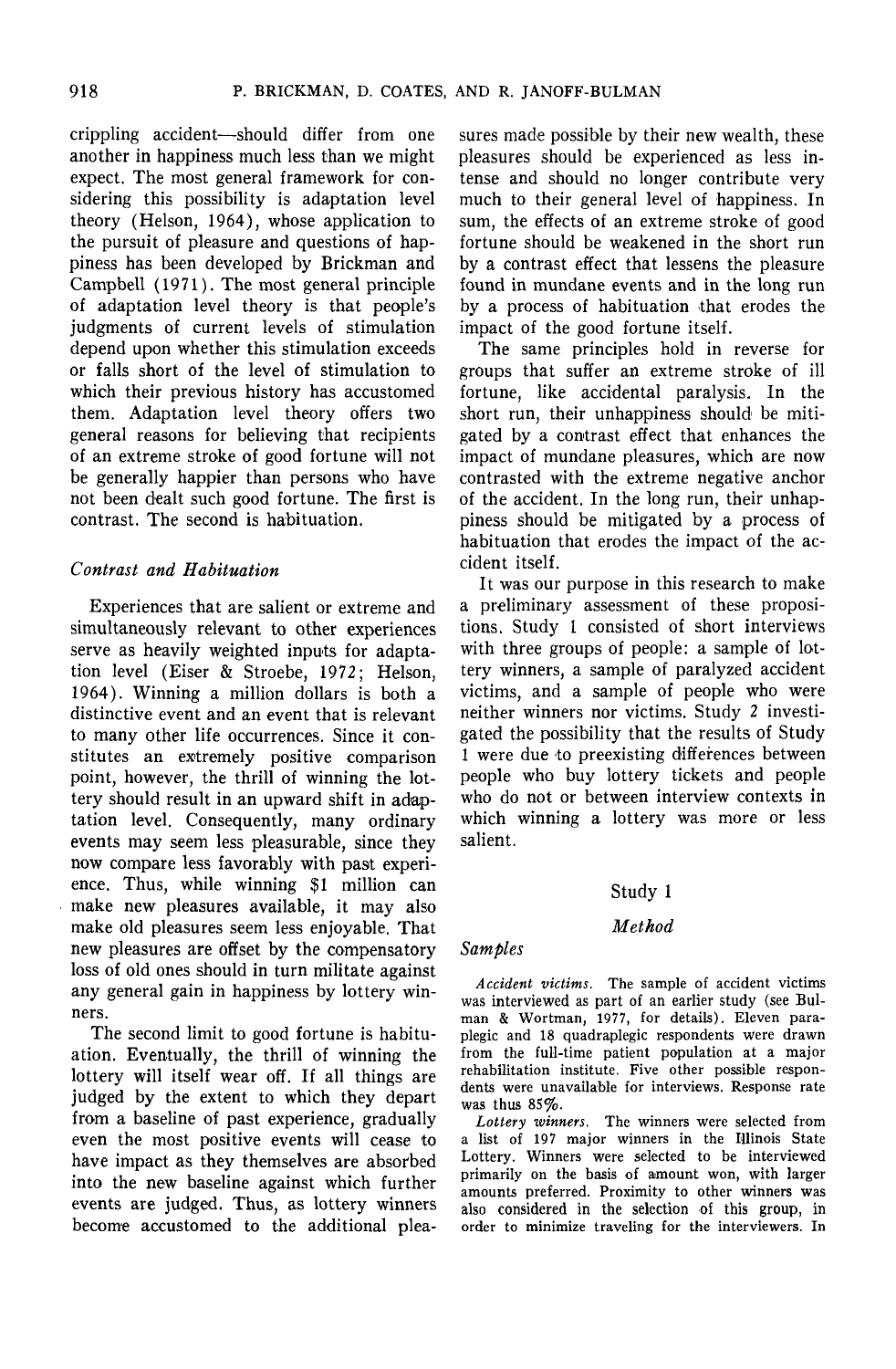20 of the 42 attempted interviews, the potential respondent was either unattainable or unwilling, resulting in a 52% response rate. Among the 22 lottery winners who were interviewed, 7 won \$1 million, 6 won \$400,000, 2 won \$300,000, 4 won \$100,000, and 3 won \$50,000.

*Controls.* The names of 88 people who lived in approximately the same areas of the city as the lottery winners were selected from the phone book and used as the basic list from which the control group was drawn. Contact was attempted with 58 of these individuals. The response rate was 41%, providing a control group of 22 participants.

#### *Interviewers*

All of the paraplegic/quadraplegic respondents were personally interviewed in a face-to-face situation by a female graduate student. The winner and control respondents were interviewed by 11 twoperson teams of students. Three of these teams consisted of two males, three of a male and a female, and five of the teams were composed of two females. Each team interviewed two winners and two control respondents.

Five of the teams conducted interviews only over the phone, whereas the remaining six teams tried for face-to-face interviews but settled for a phone interview if the respondent preferred this. Four of the control respondents and 6 of the winners were interviewed face to face, and 18 control and 16 winner participants were questioned over the phone. Past research (Janofsky, 1971; Rogers, 1976) has indicated that results from telephone surveys are comparable to results from face-to-face interviewing, and breakdown of our data found no differences between the telephone and face-to-face samples.

#### *Procedure*

Once the lists of winners and controls were compiled, letters were sent to all participants except two winners whose names arrived too late. These letters described the study and the possibility that an interviewer would be phoning. This was done to give people who were not interested an advance opportunity to refuse and to make the initial telephone contacts easier. The letters sent to winners and controls differed in that winners were informed that the research was a study of lotteries, whereas the control letters described the research as a study of everyday life. The control letter did not mention lottery winners, in order to avoid instituting an unfavorable comparison for the controls. The letter to the winners did make this reference, since these respondents were keenly aware of their special status and would expect an interview to deal with it. Participants were promised the results of the study if they were interested in them.

#### *Measures*

As general background, all respondents were asked their age, occupation, race, religion, and level of schooling. The lottery winner and accident victim groups were then asked several open-ended questions. Winners were first asked, "Has your lifestyle changed in any way since you won? How?" Winners and victims were asked, "Do you feel you in any way deserved what happened?" and also, "Do you ask yourself, 'Why me?' How do you answer?" Respondents were also asked to rate how much credit or blame they assigned to themselves for their outcome and to divide 100% of the responsibility among four potentially causal factors: themselves, others, the environment, and chance. Winners were asked to rate winning, and victims were asked to rate their accident, on a scale anchored by "the best and worst things that could happen to you in your lifetime."

For a measure of general happiness, respondents were asked to rate how happy they were now (not at this moment, but at this stage of their life). They were also asked to rate how happy they were before winning (for the lottery group); before the accident (for the victim group); or 6 months ago (for the control group). Finally, each group was asked to rate how happy they expected to be in a couple of years.

For a measure of everyday pleasure, respondents were asked to rate how pleasant they found each of seven activities or events: talking with a friend, watching television, eating breakfast, hearing a funny joke, getting a compliment, reading a magazine, and buying clothes. The last item was added specifically for the lottery winner and control groups and was not asked of the accident victims. All ratings were made on 6-point scales ranging from 0 for "not at all" to 5 for "very much."

#### *Results*

#### *Background Characteristics*

For the most part, the different groups used in this study were similar in background. Men outnumbered women in each condition, with *63%* of the winners, *55%* of the controls, and  $79\%$  of the victims being males. Whites also held a consistent majority across groups, comprising 86% of the winners, 73% of the controls, and 72% of the paraplegics. The remainder of the winners (14%) and controls *(27%)* were black, as were 24% of the victims. One handicapped respondent was Latin American. About half the members of each group were Catholic (45% of winners, *50%* of controls, and 48% of victims), and the rest were primarily Protestant (50% of winners, 41% of controls, and  $31\%$  of victims). Five percent of the winners, *9%* of controls, and 21% of the paraplegics practiced some other or no religion.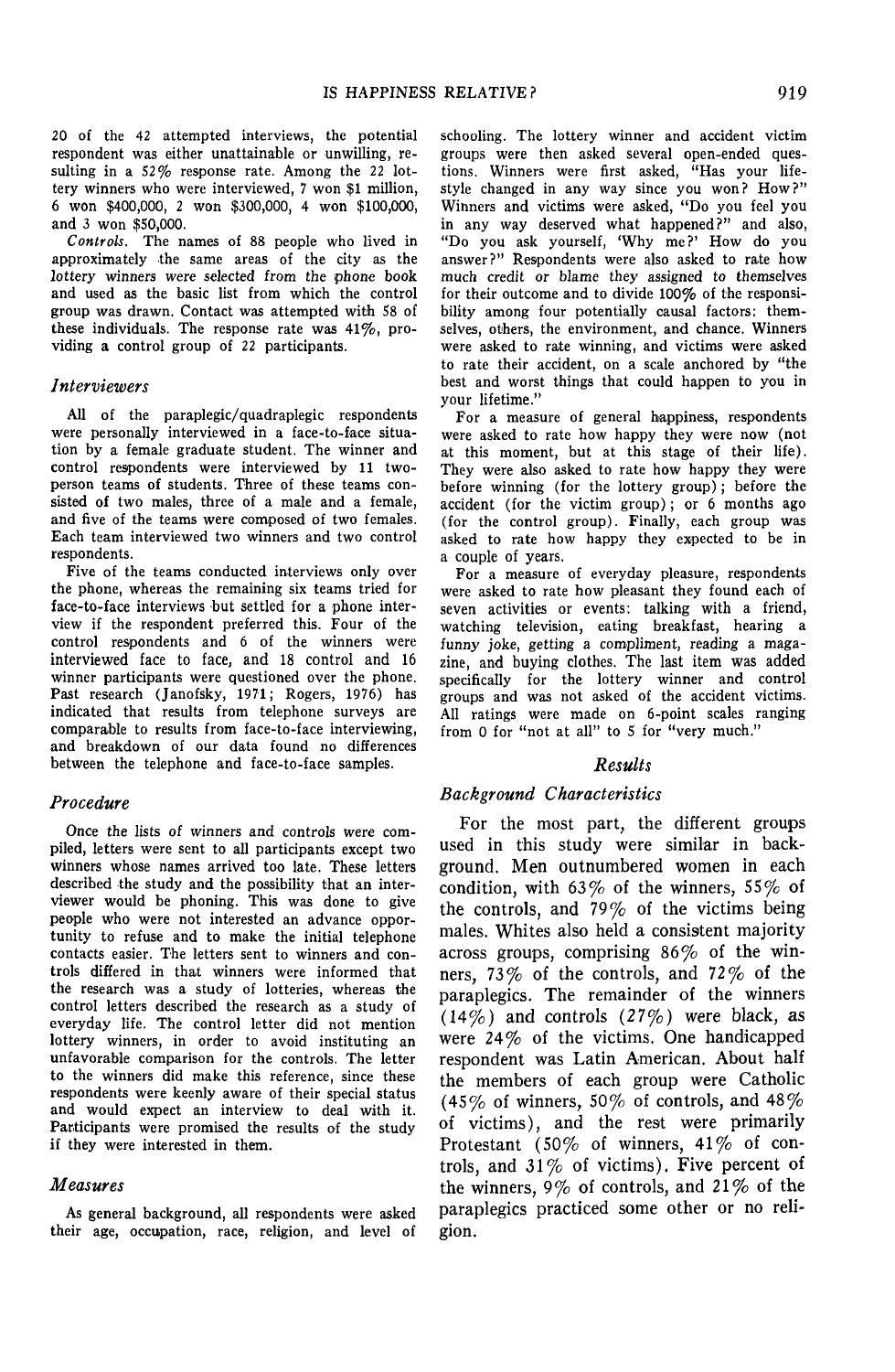In all three groups, *45%* of the participants had finished their education with a high school diploma. Thirty-two percent of the winners, *18%* of the controls, and 27% of the victims did not finish high school; *23%* of the winners and controls and *21%* of the paraplegics had some college training. Fourteen percent of the controls and *7%* of the victims had advanced graduate or professional education. Most of the winners (63%) and controls (59%) held blue-collar jobs, and 23% of each of these groups consisted of students, housewives, and others who were technically unemployed. The rest,  $14\%$  of winners and 18% of the controls, were in white-collar positions. The handicapped sample was not asked for occupational information.

There were no significant differences among the study groups on any of these background characteristics, but the paraplegic sample was younger than the other two. The mean age for the handicapped group was 23 years old; it was 44 years for winners and 46 years for controls,  $F(2, 65) = 29.12, p < .001$ .

## *Life Changes*

Although  $64\%$  of the lottery winners gave examples of how their lives had been changed, only  $23\%$  were willing to say that their lifestyle in general had changed. The large majority of the changes mentioned were positive, including financial security, increased leisure time, easier retirement, and general celebrity status. Negative effects of winning, if any, were always mentioned together with some positive feature. The life changes faced by the victims were severe and clearly evident. These formerly independent individuals now found themselves in a state near physical helplessness, in wheelchairs or beds, with their days at the rehabilitation center filled with therapy sessions.

In general, lottery winners rated winning the lottery as a highly positive event, and paraplegics rated their accident as a highly negative event, though neither outcome was rated as extremely as might have been expected. On a scale where 0 represented the worst possible thing that could happen in a lifetime and *5* represented the best possible thing, with 2.50 as a hypothetical neutral point, lottery winners rated winning as 3.78, and victims rated their accident as 1.28. The ratings of the two groups are, of course, significantly different,  $F(1,47)=37.31, p <$ .001. It is especially interesting to note that the two ratings are roughly symmetric around the mean, with winning the lottery being about as positive as the accident is negative.

In both the winner and victim groups, time passed since the event was not significantly related to either happiness or pleasure ratings. The failure to find any relationship may have been due to the fact that people who had just encountered the extreme outcome, or people who had had years to adjust to it, were not represented in our sample. Only one of the winners had been aware of his good fortune for less than a month, and none of them had passed more than a year and a half with their new wealth. The victims had been specifically selected so that the time elapsed since the accident was never less than 1 month or more than 1 year.

## *Everyday Pleasures and General Happiness*

The mean happiness and pleasure ratings of the various study groups are presented in Table 1. As the table shows, winners rated the seven ordinary activities as less pleasurable than controls did, and this difference is significant,  $F(1, 42) = 7.05$ ,  $p < .011$ . Accident victims also tended to find the everyday events less enjoyable than controls, but the difference is not quite significant,  $F(1, 44) =$ 3.14,  $p < .083$ . The comparison between victims and controls is based on only six pleasure items, since victims were not asked one of the questions. Also, two paraplegics were not asked any pleasure questions, and three skipped some of the items, so their responses were unavailable for this analysis.

Lottery winners and controls were not significantly different in their ratings of how happy they were now, how happy they were before winning (or, for controls, how happy they were 6 months ago), and how happy they expected to be in a couple of years. The *F* values for present, past, and future happiness were .27, 1.43, and .02, respectively. Accident victims and controls were significantly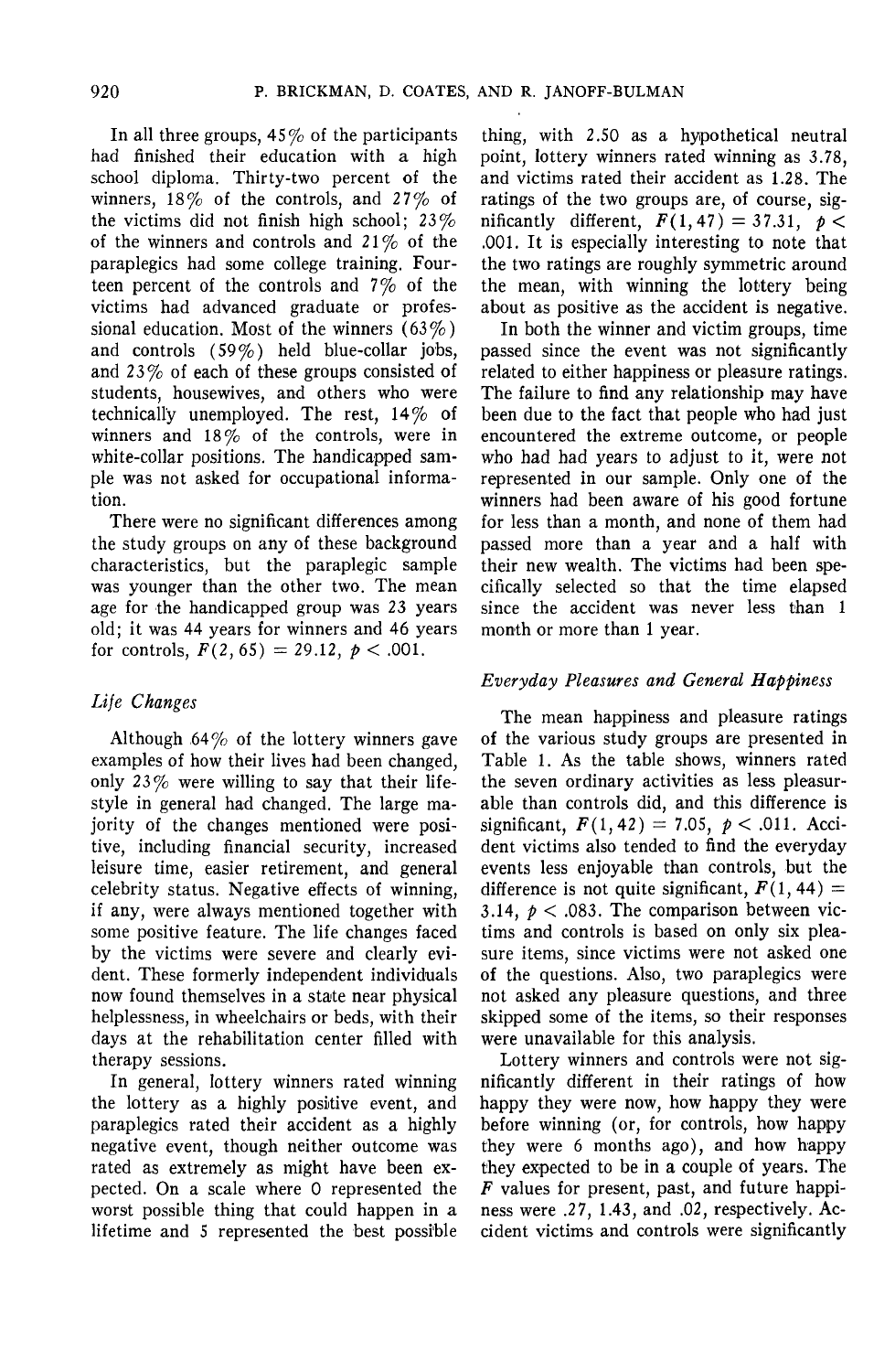| Condition        | General happiness |         |                     | Mundane  |
|------------------|-------------------|---------|---------------------|----------|
|                  | Past              | Present | Future <sup>a</sup> | pleasure |
| Study 1          |                   |         |                     |          |
| Winners          | 3.77              | 4.00    | 4.20                | 3.33     |
| Controls         | 3.32              | 3.82    | 4.14                | 3.82     |
| Victims          | 4.41              | 2.96    | 4.32                | 3.48     |
| Study 2          |                   |         |                     |          |
| <b>Buyers</b>    | 3.76              | 3.81    | 4.40                | 3.65     |
| Nonbuyers        | 3.89              | 4.00    | 4.58                | 3.73     |
| Lottery context  | 3.52              | 3.73    | 4.62                | 3.69     |
| Everyday context | 4.10              | 4.02    | 4.29                | 3.68     |

Table 1 *Mean General Happiness and Mundane Pleasure Ratings*

• In Study 1, 10 paraplegics, 3 winners, and 1 control did not answer the future happiness question. In Study 2, 3 lottery context and 2 everyday context respondents did not answer this question.

different in their ratings of both past happiness,  $F(1, 47) = 12.23$ ,  $p < .001$ , and present happiness,  $F(1, 47) = 7.16$ ,  $p < .01$ , but not future happiness,  $F(1, 38) = .31$ . Table 1 indicates that accident victims recalled their past as having been happier than did controls (which we may call a nostalgia effect), while experiencing their present as less happy than controls. It should be noted, however, that the paraplegic rating of present happiness is still above the midpoint of the scale and that the accident victims did not appear nearly as unhappy as might have been expected. Since 10 paraplegics refused to answer the question of future happiness (versus 3 winners and 1 control), the results for this question must be viewed most cautiously. If refusal to answer represents apprehension, inclusion of these respondents would have lowered the victim mean and perhaps the winner mean relative to the control group.

## *Assignment of Responsibility*

Winners saw chance as a more important cause of their outcome than did victims. Winners assigned  $71.4\%$  of the cause to chance, whereas victims (who had been paralyzed for a variety of different reasons) assigned 33.6% of the cause to chance,  $F(1,$ 43) = 13.36,  $p < .001$ . On the other hand, a majority of the winners (13) felt that they in some way deserved what happened, whereas only two of the accident victims felt they deserved what happened. These proportions are significantly different,  $\chi^2(1) = 16.42$ ,  $p < .01$ .

Either because they saw the outcome as more a matter of chance or because the outcome was favorable, winners seemed less involved than victims with explaining why the outcome had happened to them. Half of the lottery winner sample either did not ask or did not answer the "why me" question, Whereas only one of the accident victims did not ask and answer this question. This difference between groups is significant,  $\chi^2(1) =$ 15.08,  $p < .01$ .

## Study 2

There are at least two major alternative explanations for the difference between lottery winners and controls that can be readily checked with further data. The first is that the difference is not an effect of the lottery but a general tendency for people who buy lottery tickets to find less pleasure in their lives than people who do not buy tickets. Indeed, a degree of dissatisfaction with mundane events could be the reason people buy lottery tickets, rather than a result of winning the lottery. This could account for the difference between the winners and controls in Study 1, presuming the controls contained significantly fewer ticket buyers than the win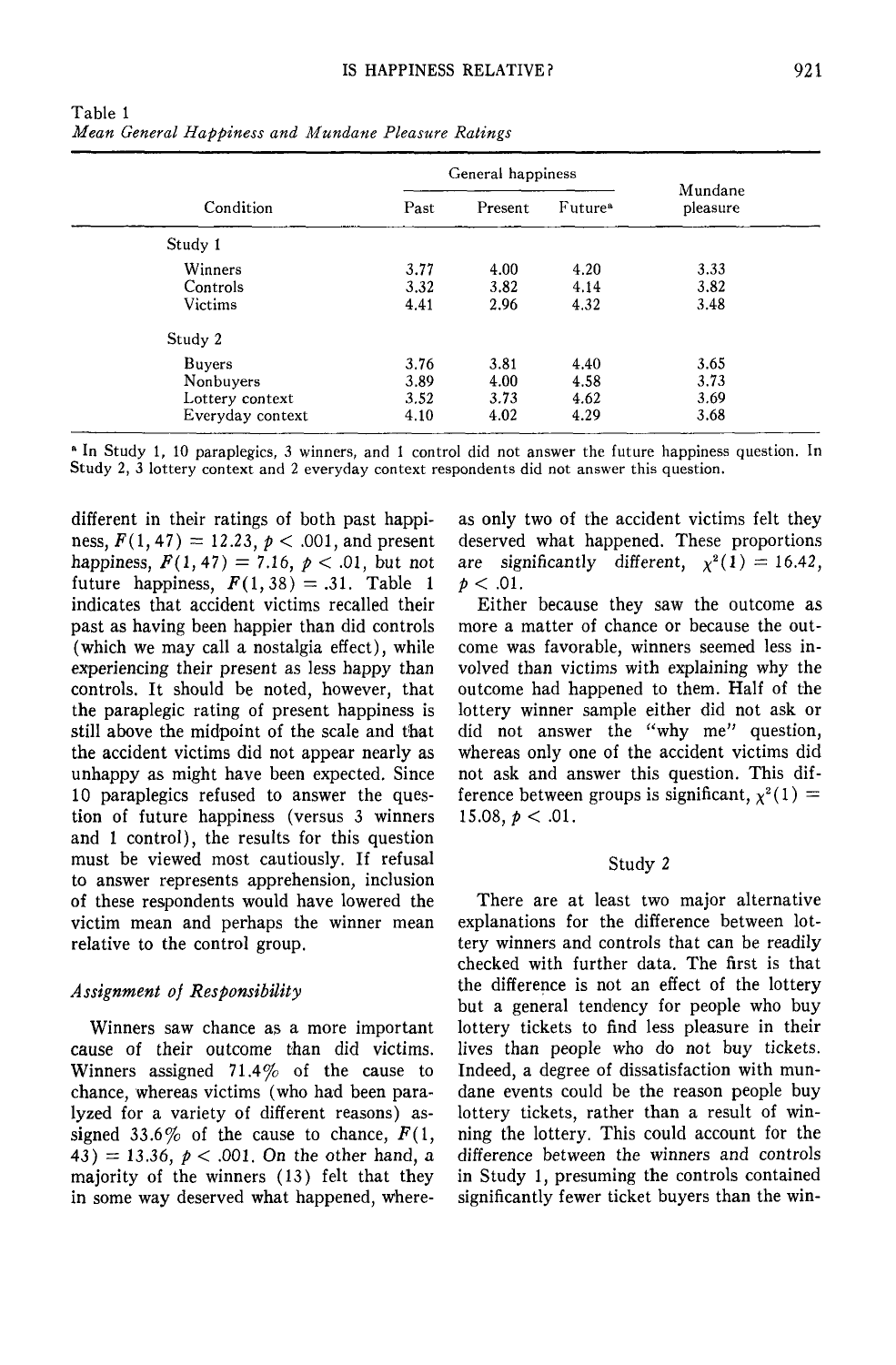ners. On the other hand, Langer's (197S) finding that people are more willing to gamble when they feel confident suggests that ticket buyers could be more optimistic and confident than nonbuyers. The first purpose of Study 2 was to assess any general differences that might exist between people who bought or did not buy lottery tickets.

The second explanation is that the difference is not a result of past connections of respondents to the lottery but of the degree to which the idea of winning the lottery was made salient in the interview itself. The winners were clearly aware of the study's focus on the lottery, whereas the controls were only told that the study dealt with everyday life. Merely introducing the lottery as a context for the interview may induce people to take lottery winners as a reference group. If so, adaptation level theory (Brickman & Campbell, 1971) and social comparison (Thibaut & Kelley, 19S9) predict that the lottery context should cause people to attach less importance to mundane pleasures than the everyday-life context. Thus, the lottery winner effect of Study 1 could be attributed to the fact that winning the lottery was made salient in the interview, rather than to the fact that winning the lottery was a continual and inescapable reference point for the winners. The second purpose of Study 2 was to assess the effects of mentioning the lottery in the interview on respondents' self-ratings.

## *Method*

#### *Sample*

The names of 156 individuals living close to past lottery winners were drawn from the phone book. Sixty-nine either could not be reached or refused to participate, giving a response rate of 56% and a total sample of 86. Forty-four were assigned to the lottery cover-story condition and 42 to the everydaylife cover-story condition.

## *Interviewers*

All participants were interviewed over the phone by two-person teams composed of one male and one female. In all, there were seven interviewers—four males and three females. Each team talked with an equal number of participants in both the lottery and everyday conditions, in a counterbalanced order. All but two interviews were tape recorded, with the permission of participants, with one team member operating the tape recorder and taking notes while

the other asked the questions. Members took turns in these two roles.

## *Procedure*

Participants were randomly assigned to be sent either the same everyday-life letter as was sent to the control group in Study 1 or a similar letter that explained the study as dealing with the Illinois State Lottery. In fact, all respondents were asked questions about their participation in the lottery, but lottery condition respondents were asked these questions first, and everyday-life respondents were asked these questions last, with no prior mention of the lottery.

#### *Measures*

Questions were identical to those asked of the control group in Study 1, with the exception of several additional questions about the lottery. Respondents were asked to indicate if and how often they bought tickets, when their most recent purchase had been, and how much money they had won.

## *Results*

## *Background Characteristics*

Out of the total sample of 86 people, 59 of them, or 69%, had bought lottery tickets. Since these individuals were selected in the same way as the original control group, this breakdown suggests that among the original controls most people were probably ticket buyers and therefore comparable in this way to the lottery winners.

Buyers and nonbuyers shared fairly similar background characteristics. Forty-six percent of the buyers and  $63\%$  of the nonbuyers were males, and the remainder in each group were females. Most buyers  $(86\%)$  and nonbuyers (74%) were white; 9% of buyers and 22% of nonbuyers were black; and *5%* of the buyers and  $4\%$  of the nonbuyers were Latin American or Oriental. In terms of religious preference, 58% of the buyers and 33% of the nonbuyers were Catholic, with most of the remaining buyers  $(29\%)$  and nonbuyers (56%) being Protestant. A few members of each group,  $13\%$  of buyers and  $11\%$  of nonbuyers, practiced some other or no religion.

Forty-one percent of the buyers and 30% of the nonbuyers had finished high school; 27% of the buyers and  $11\%$  of the nonbuyers had not reached this educational level. Most of the remaining participants reported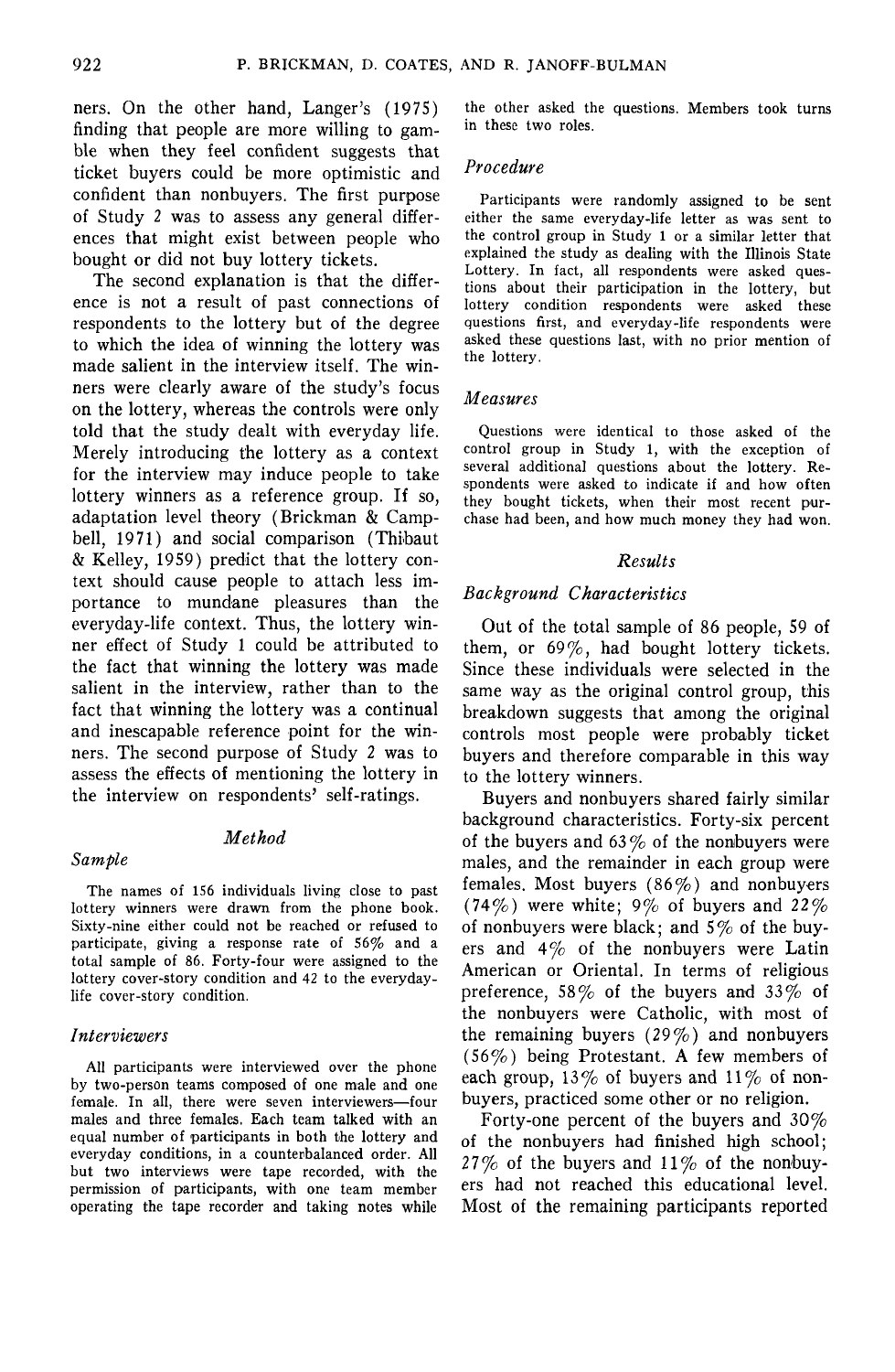some college training (24% of buyers and 44% of nonbuyers), and  $8\%$  of the buyers and 15% of the nonbuyers had some graduate or professional education. These groups were almost identical in their occupational levels, with 44% of both groups in blue-collar jobs, approximately  $23\%$  of each sample in white-collar positions, and about  $33\%$  in each case being technically unemployed. The mean age for buyers was 46 years old and for nonbuyers, 40 years old. There were no significant differences between these groups on any of these background measures.

## *Buyers and Nonbuyers*

Besides sharing comparable backgrounds, buyers and nonbuyers were apparently quite similar in how happy they felt, as Table 1 shows. The small differences between these groups in their happiness ratings are not significant:  $F(3, 82) = 1.03$ , for present happiness;  $F(3,82) = .42$ , for past happiness; and  $F(3, 77) = .72$ , for future happiness. In addition to the absence of main effects, there were also no significant interactions between ticket buying and type of cover story for any dependent measure.

Study participants were divided into groups according to how often they bought tickets (more or less than once a month) and how recently they had purchased a ticket (more or less than 6 months ago). Again, there were no significant main effects or interactions on the happiness or combined pleasure ratings.

Study 2 used the same methodology as Study 1, selected participants in the same manner, and employed twice as many subjects, but failed to find any differences like those reported in Study 1. These results suggest, then, that among the kind of people who were included in the initial study, whether they played the lottery had little relationship to the satisfaction they reported. The results obtained in that study were therefore probably not due to more nonplayers among the controls.

## *Lottery and Everyday-Life Context*

Although the lottery and everyday-life cover stories resulted in no significant differences

on the scores of present happiness or the pleasure derived from the daily activities, there were significant differences in the ratings of past and future happiness. Participants in the everyday-life cover-story condition rated their past as happier than lottery respondents did,  $F(3,82) = 6.21, \, p < .015.$ The lottery group, on the other hand, rated their future happiness higher than those in the everyday group did,  $F(3, 77) = 4.16$ ,  $p$ *<* .05 (see Table 1). Five respondents, three in the lottery condition and two in the everyday condition, did not answer the future happiness question. Perhaps, as was originally anticipated in Study 1, telling people that they are involved with a project on the lottery encourages them to compare themselves to lottery winners. In contrast to their image of a big winner's life, their own past seems rather unhappy. However, since such a comparison does hold the promise that they also could be winners, they are more hopeful in their future predictions.

In any case, these cover-story results do not substantially alter the interpretation of the findings from Study 1. Merely introducing the lottery as a context for the interview had no impact on participants' views of the ordinary pleasures they considered and did not consistently raise or lower reported happiness. In light of the available evidence, then, it seems unlikely that either the buyer/ non'buyer differences between the groups or the different cover stories can explain the results obtained in Study 1.

#### *Discussion*

#### *Adaptation Level Interpretation*

Although lottery winners felt very good about winning the lottery, they took less pleasure than controls in a variety of ordinary events and were not in general happier than controls. These results can be derived from an adaptation level analysis of the effects of a single extremely positive event (cf. Brickman, 1975; Parducci, 1968). Initially, such an event may be expected to depress ratings of related but less spectacular events, by contrast. Over time, such an event may be expected to cease having any effect on general happiness ratings, through habitua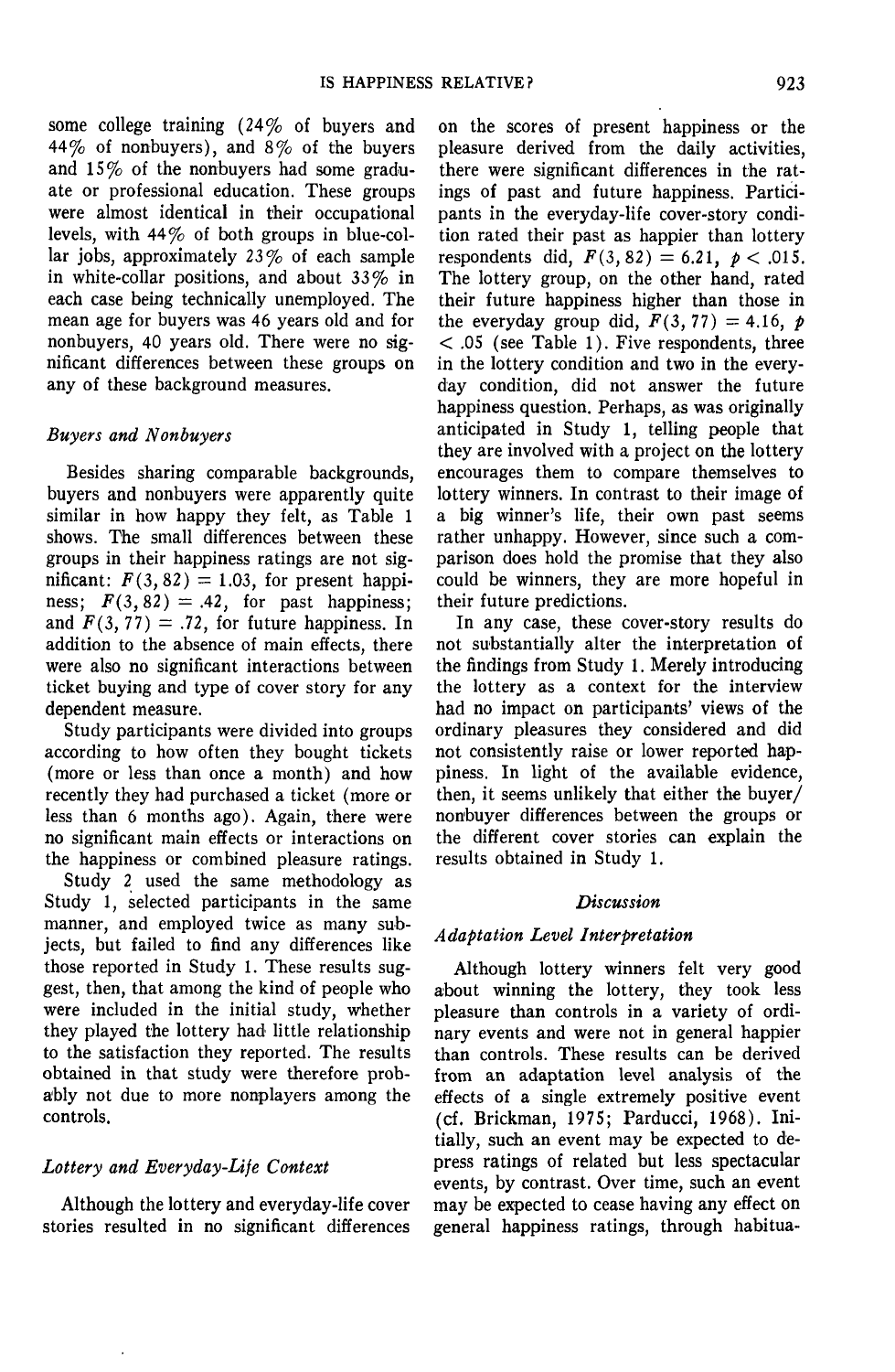tion. It is certainly encouraging for adaptation level that the obtained pattern of results is compatible with this analysis.

On the other hand, our data are sharply limited by the fact that they were obtained at a single point in time and do not trace out the hypothetical temporal course of adaptation. When we broke down our sample by the time that had elapsed since the lottery or the accident, we found no changes in their ratings. Presumably, the present pattern of results was obtained because winning the lottery remained vivid enough to contrast with more ordinary events but no longer so vivid as to elevate general happiness ratings. This interpretation would be vastly strengthened, however, if our sample had included both people in the critical days and weeks right after the event, for whom the salience and relevance of the event should be maximal, and people in the equally critical many years after the event, for whom habituation should be complete. A larger study, preferably longitudinal, is needed to specify the exact parameters that determine how adaptation level effects change over time.

The results for accident victims appear to be less supportive of adaptation level theory. The accident victims did not tend to take more pleasure in ordinary events and rated themselves significantly less happy in general than controls. In a curious way, however, the paraplegics did demonstrate the positive contrast effect predicted by adaptation level theory. The events that become more positive for them, however, were not the ordinary events of their present (as we expected), but the ordinary events of their past. Paraplegics exhibited a strong nostalgia effect, rating their past as much happier than did controls. This result is not due to the age difference between the paraplegic and control samples, since people in their 20s do not generally rate their pasts as happier than people in their 40s (Andrews & Withey, 1976). Ironically, then, the paraplegics had just as strong a positive anchor as the lottery winners, which worked to make current mundane events seem less pleasurable by contrast. Since their positive anchor, unlike that of the winners, was now inaccessible to them, it made no positive contribution toward general

happiness to offset the negative impact it had on judgments of ordinary events. To the extent that paraplegics could become or be made less nostalgic for an idealized version of their past, we might find them taking more pleasure in the mundane events of their present.

## *Alternative Explanations*

A general alternative explanation to adaptation level theory for the decreased satisfaction of the lottery winners is that good luck in a lottery may actually be more painful than pleasurable. Previous research suggests that sudden changes or extreme outcomes, even though positive, can be stress inducing (Dohrenwend & Dohrenwend, 1974; Rahe, 1972; but see also Vinokur & Selzer, 1975). Furthermore, well-known stories such as those about Faustus, King Midas, or the Sorcerer's Apprentice warn us that having our dreams fulfilled can create more problems than are solved. Finally, popular press articles (Royko, 1973; Safran, 1974) suggest that the social relationships of lottery winners may become strained. Friends who do not ask for money may shun the winner to avoid appearing to want money or simply to avoid social comparison (Brickman & Bulman, 1977). If winning produces problems, it could understandably be seen by winners as a mixed blessing.

But the winners in our study did not appear to find their good fortune problematic. They rated winning very high in relation to the best thing that could possibly happen to them. They typically listed positive life changes as resulting from the windfall, such as decreased worries and increased leisure time. This suggests that winning lessened the stress and strain of their lives. Furthermore, winners did not rate social activities, such as talking with a friend or receiving a compliment, as any less pleasurable than nonsocial ones, like reading a magazine or eating breakfast. We do not mean to suggest that no social problems are created for winners by their good fortune, or rather by other people's perception of their good fortune—an issue we will return to in a moment. However, the decreased pleasure they take in cer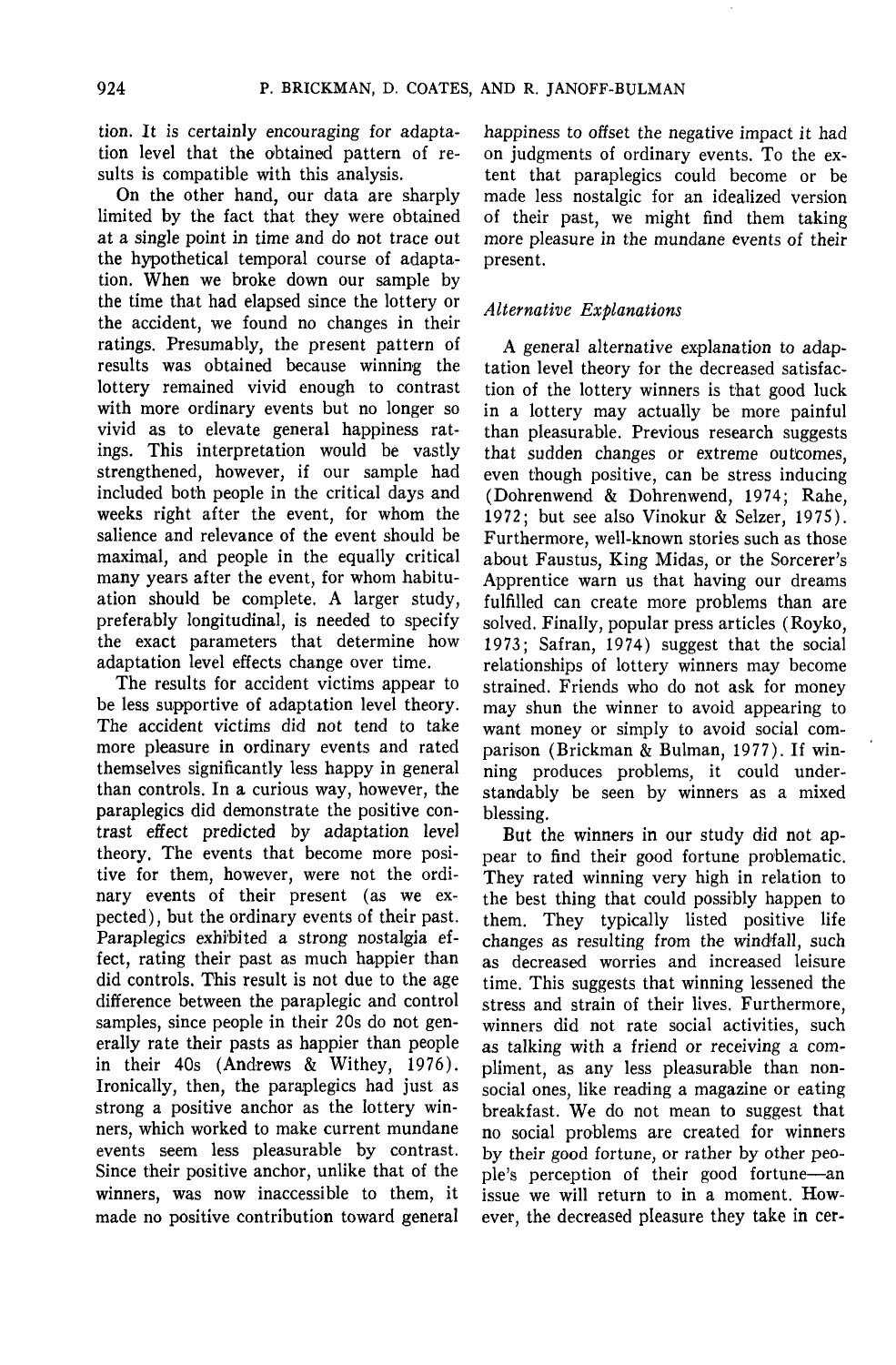tain ordinary events does not seem to result from any general sense that winning the lottery was itself an unpleasant experience or at best a mixed blessing. The adaptation level explanation—that their peak experience with the lottery made more ordinary joys pale by comparison—remains the most plausible interpretation.

A second possibility is that lottery winners reported less pleasure in everyday events in order to appear modest and minimize the importance of their success, as subjects have sometimes been found to do after laboratory success (Schneider, 1969). However, if winners were trying to enlist sympathy or downplay their joy, we would have expected them to do it by mentioning negative features of winning rather than the very positive ones they emphasized. There is nothing particularly boastful about claiming an ordinary degree of pleasure in eating breakfast or watching television and, thus, nothing particularly modest about denying the pleasurableness of such events.

Finally, it is always possible that winning the lottery changed the perspective people have on everyday events without changing the actual pleasure they received from these events. The variable perspective model of Ostrom and Upshaw (1968) would argue that the lottery simply gave winners a new and more extreme endpoint on their subjective pleasure scale, It is the new endpoint, rather than the actual experience of winning, that changed their pleasure ratings.

Perspective theory has been developed and tested almost exclusively in the laboratory, and at least some attempts to apply this model in the field have encountered difficulties (Kinder, Smith, & Gerard, 1976; Smith, Gerard, & Kinder, 1976; Upshaw, 1976). More importantly, however, evidence available suggests that our results were not due to alterations in the participants' pleasure perspectives. Winners typically rated their financial windfalls as less than the best thing that could happen to them. Interviews with the winners showed that they often considered qualities like good health or close social relationships to be more satisfying than a large cash surplus. Further, when nonwinners were interviewed

in a lottery context, which would likely extend their pleasure perspectives to include winning a large sum of money, their general satisfaction ratings were no lower than those provided by the everyday-context group. Similarly, most victims did not rate their paralysis as the worst thing that could happen to them and could imagine other more negative outcomes (Bulman & Wortman, 1977). While winning \$1 million or encountering a crippling accident may be the most extreme events participants have actually endured, these occurrences do not appear to be ultimate limits on the subjective range of pleasurable experiences that respondents considered in rating their happiness. The lower pleasure ratings of the winners and higher past-happiness scores of the victims are probably therefore due to the contrast with their previous extreme experiences rather than to alterations in their subjective scales.

## *Implications*

The present study may be added to a small but growing body of literature that requires us to take seriously the notion that happiness is relative. There is evidence that the inhabitants of poorer cities (Schneider, 197S), regions (Liu, 1973), or countries (Easterlin, 1973) are not less happy than the inhabitants of more favored places. There is research suggesting that the blind, the retarded, and the malformed are not less happy than other people (Cameron, 1972; Cameron, Titus, Kostin, & Kostin, 1973). There is the fact that "in the United States, the average level of happiness in 1970 was not much different from what it had been in the late 1940's, though average income, after allowance for taxes and inflation, could buy 60% more" (Easterin, 1973, p. 7; see also Gallup, 1977, for failure to find any consistent relationship between economic improvement and increased happiness). There are the findings that sex, race, age, income, education, family life-cycle stage, and other demographic classification variables accounted for relatively little variance in general happiness in two independent national surveys (Andrews & Withey, 1976). Although high-status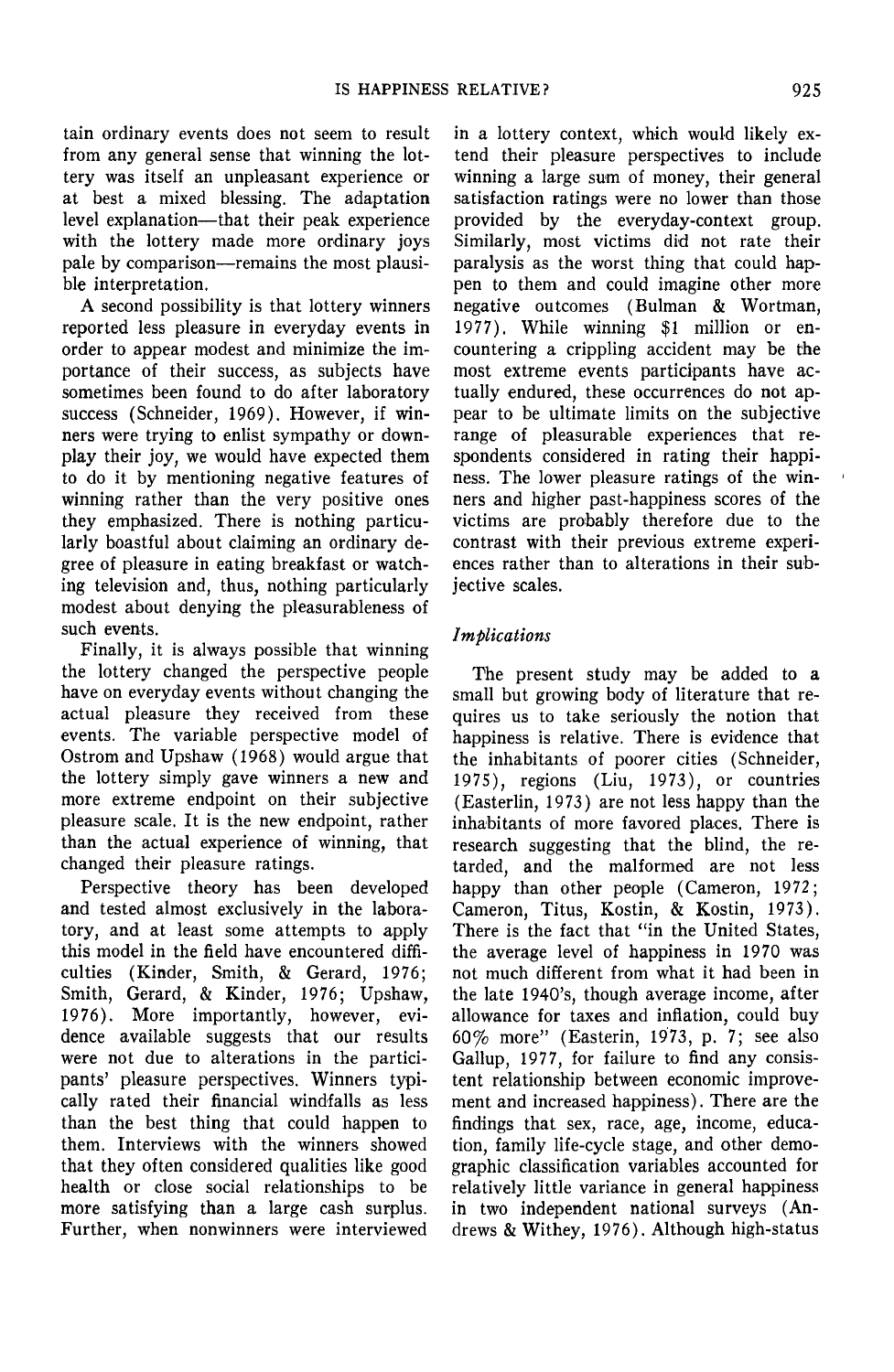people felt better off in certain domains (not all), they worried just as frequently as did low-status people and wanted to make just as many changes in their lives.

This is not to say that there are no meaningful variations in people's judgments of the quality of life (Andrews & Withey, 1976; Campbell, Converse, & Rogers, 1976). But we know much less than we might about the dynamics of these variations. Apparently in consequence of this ignorance, we tend to overestimate the magnitude, generality, and duration of other people's feelings. Through overlooking compensatory contrast effects, we overestimate the overall magnitude and generality of the positive or negative feeling generated by an event. Through overlooking habituation effects, we overestimate the general duration of feeling generated by an event. Perhaps because observers see the momentary elation or despair of an actor as more extreme and more enduring than it is, they make inferences about the actor's disposition that the actor finds quite unwarranted (Jones & Nisbett, 1971). This calls to mind Deutsch's (1960) demonstration of the "pathetic fallacy" in observers, who see actors as more distressed by their misfortune than the actors see themselves—a fact also reported by Andrews and Withey (1976) and vividly if unwittingly demonstrated by Rubin (1976).

If observers overestimate the extent to which winning a lottery or being crippled affects the psychological state of participants, this fact itself can have serious consequences. Others may cut off interaction with participants, either to avoid potentially embarrassing social comparison (Brickman & Bulman, 1977) or simply to avoid having to respond to what they expect are extremes of happiness or despair. This tendency for others to reduce interaction can in turn make it harder on people who have experienced such extreme events to evolve a new adaptation to their social environment (Coates & Wortman, in press). If observers could be made aware that severe outcomes do not have as great an impact as might be expected, as the results of the present study show, they might find it less threatening to interact with others who have experienced such outcomes.

#### References

- Andrews, F. M., & Withey, S. B. *Social indicators of well-being.* New York: Plenum Press, 1976.
- Brickman, P. Adaptation level determinants of satisfaction with equal and unequal outcome distributions in skill and chance situations. *Journal of Personality and Social Psychology,* 1975, *32,* 191- 198.
- Brickman, P., & Bulman, R. J. Pleasure and pain in social comparison. In J. M. Suls & R. L. Miller (Eds.), *Social comparison processes: Theoretical and empirical perspectives.* Washington, D.C.: Hemisphere, 1977.
- Brickman, P., & Campbell, D. T. Hedonic relativism and planning the good society. In M. H. Appley (Ed.), *Adaptation level theory: A symposium.* New York: Academic Press, 1971.
- Bulman, R. J., & Wortman, C. B. Attribution of blame and coping in the "real world": Severe accident victims react to their lot. *Journal of Personality and Social Psychology,* 1977, *35,* 351- 363.
- Cameron, P. Stereotypes about generational fun and happiness vs. self-appraised fun and happiness. *The Gerontologist,* Summer 1972, *12(2,* Pt. 1), 120-123, 190.
- Cameron, P., Titus, D. G., Kostin, J., & Kostin, M. The life satisfaction of nonnormal persons. *Journal of Counseling and Clinical Psychology,* 1973, *41,* 207-214.
- Campbell, A., Converse, P. E., & Rodgers, W. L. *The quality of American life.* New York: Russell Sage, 1976.
- Coates, D., & Wortman, C. B. The social contribution to depression. In A. Baum, J. Singer, & Y. Epstein (Eds.), *Advances in environmental psychology* (Vol. 2). Hillsdale, N.J.: Erlbaum, in press.
- Deutsch, M. The pathetic fallacy: An observer error in social perception. *Journal of Personality,* 1960, *28,* 317-332.
- Dohrenwend, B. S., & Dohrenwend, B. P. (Eds.) *Stressful life events: Their nature and effects.* New York: Wiley, 1974.
- Easterlin, R. Does money buy happiness? *The Public Interest,* Winter 1973, *30,* 3-10.
- Eiser, J. R., & Stroebe, W. *Categorization and social judgment.* New York: Academic Press, 1972.
- Gallup, G. Human needs and satisfaction: A global survey. *Public Opinion Quarterly,* 1977, *40,* 459- 467.
- Helson, H. *Adaptation-level theory.* New York: Harper & Row, 1964.
- Janofsky, A. I. Affective self-disclosure in telephone versus face to face interviews. *Journal of Humanistic Psychology,* 1971, *11,* 93-103.
- Jones, E. E., & Nisbett, R. E. *The actor and the observer: Divergent perceptions of the causes of behavior.* Morristown, N.J.: General Learning Press, 1971.